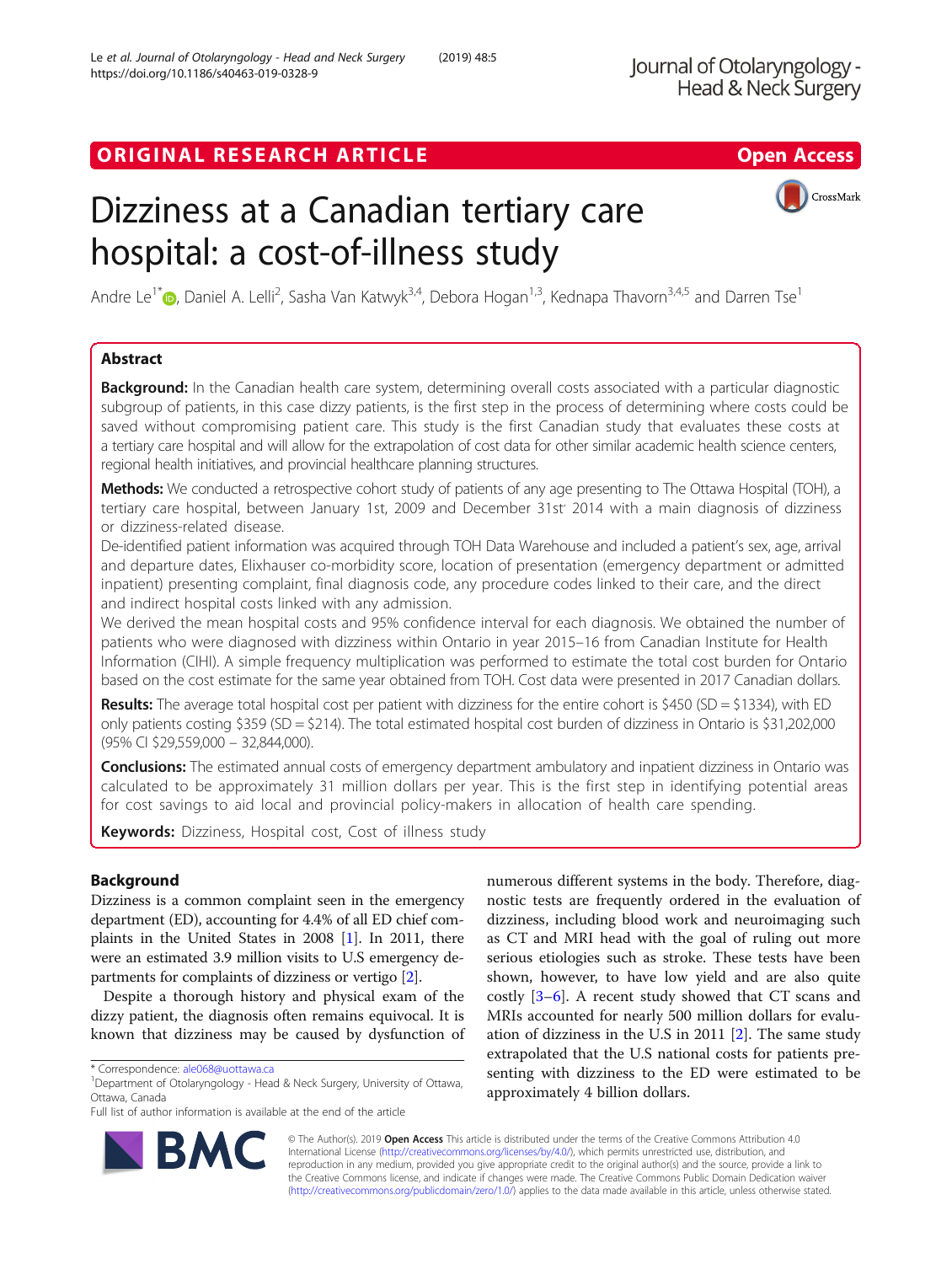<span id="page-1-0"></span>Currently, there are no Canadian studies evaluating the overall emergency department ambulatory and inpatient costs of dizziness-related visits. In a resource-limited healthcare environment, determining the cost burden of dizziness is an important first step towards improved and more efficient use of healthcare resources as well as excellent quality of care. Our study aimed to do this by calculating costs at a tertiary care hospital and further extrapolating costs at a provincial level to allow cost-effective strategies to be implemented.

## Methods

We conducted a retrospective cohort study of patients of any age presenting to The Ottawa Hospital (TOH) Civic and General Campuses between January 1st 2009 and December 31st 2014 with a most responsible diagnosis of dizziness or dizziness-related disease. The diagnoses identified were: Meniere's disease, benign paroxysmal vertigo, other peripheral vertigo, dizziness and giddiness and vertigo of central origin. These diagnoses are based on the International Statistical Classification of Diseases and Related Health Problems, 10th Revision, Canada (ICD-10-CA). Cases for which dizziness was not the main diagnosis were excluded from the study.

De-identified patient information was acquired through TOH Data Warehouse and included a patient's sex, age, arrival and departure dates and times, Elixhauser co-morbidity score, location of presentation, presenting complaint, final diagnostic code (which had to be one of the five dizziness diagnoses), any procedure codes linked to their care, and the direct and indirect hospital costs linked with any admission. Location of presentation was divided into three groups emergency department only, admitted from emergency department or inpatient (patients who presented directly for admission without presentation to ED). Direct costs are costs that are attributed to providing direct patient care; covering all the expenses in direct functional centres including salaries, supplies and equipment amortization. Importantly, diagnostic imaging costs are included in direct costs. Indirect costs are an overhead allocation based on a percentage of the activity in the functional centre. They consist of general institutional maintenance costs not directly related to the patient as it pertains to Diagnostic Imaging/Laboratory administration, Facilities Management, Human Resources, Finance, Health Records, etc. At TOH, case costing is used to cost individual services that the patient receives. The TOH health information system can report patient-specific consumption for several individual services, such as laboratories, in-patient nursing and pharmacy. For each of these services, the hospital tracks output measures in terms of the number of workload units attributed to each patient and then estimates the cost per patient for each service by multiplying the unit cost assigned to the service by workload units consumed by patients. Of note, physician fees were not included in data available through TOH Data Warehouse. All costs were adjusted for inflation to 2017 Canadian dollars.

This retrospective cohort study presents basic patient characteristics and summary cost information according to type of diagnosis. Given that cost data are highly skewed, comparison between variables was performed using Mann-Whitney test and the significant difference was established at  $p \leq 0.05$ . To facilitate future economic evaluation studies of health care interventions for dizziness or dizziness-related disease, cost data are presented as mean (standard deviation), median (inter-quartile range (IQR)), and 95% confidence interval (CI) of the sample.

The mean costs and 95% CI for each diagnosis were used to extrapolate the estimated cost of dizziness across Ontario. We obtained the number of patients who were diagnosed with dizziness within each province and territory, in the year 2015–16 from Canadian Institute for Health Information (CIHI) Discharge Abstract Database (DAD) and National Ambulatory Care Reporting System (NACRS) [\[7](#page-5-0)]. A simple frequency multiplication was performed to estimate the total cost burden for Ontario based on the cost estimate for the same year obtained from TOH. The CIHI data was sparse for all provinces other than Ontario, so cost burden could not reasonably be extrapolated to these areas.

This study was approved by The Ottawa Health Science Network Research Ethics Board (REB 20160709-01H).

Table 1 Baseline Characteristics, by dizziness diagnosis

|                  | All<br>Diagnoses | Meniere's<br>disease | Benign paroxysmal<br>vertigo | Other peripheral<br>vertigo | Vertigo of central<br>origin | Dizziness and<br>giddiness |
|------------------|------------------|----------------------|------------------------------|-----------------------------|------------------------------|----------------------------|
| N                | 12.186           | 230                  | 1936                         | 1736                        | 45                           | 8239                       |
| %                | 100%             | .89%                 | 15.89%                       | 14.25%                      | 0.37%                        | 67.61%                     |
| Age (yrs)        | 55.9             | 56.3                 | 56.9                         | 56.4                        | 59.8                         | 55.5                       |
| Sex (female, %)  | 59.3             | 60.4                 | 62.9                         | 59.3                        | 71.1                         | 58.3                       |
| Elixhauser Score | 0.08             | 0.03                 | 0.03                         | 0.02                        | 0.38                         | 0.11                       |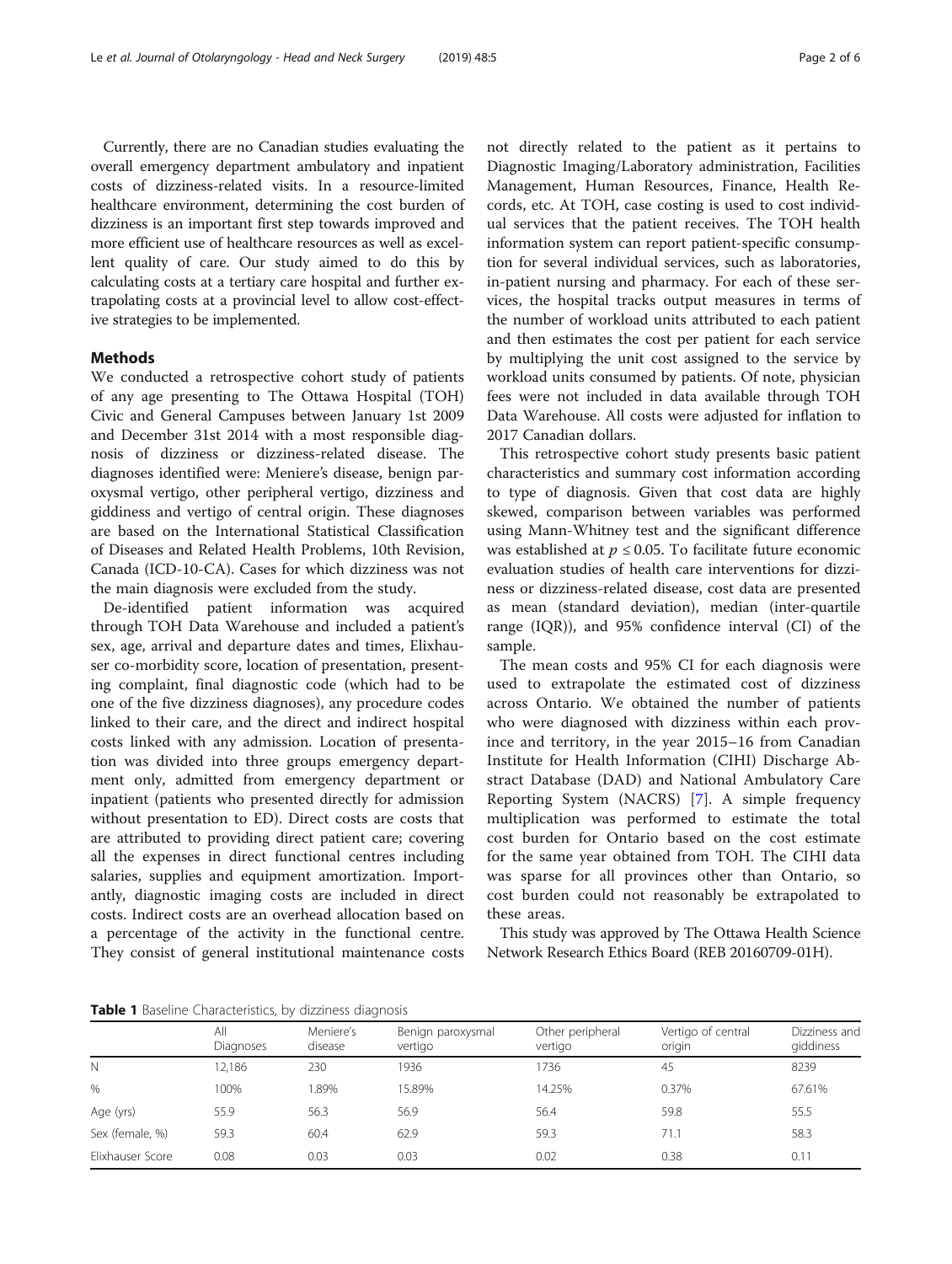## Results

We identified 12,186 cases that had a main diagnosis of dizziness or dizziness-related disease between January 12,009 and December 31,2014 (Table [1\)](#page-1-0). The most common diagnosis was dizziness and giddiness with 8239 (67.6%) cases, followed by benign paroxysmal vertigo with 1936 (15.9%) cases, other paroxysmal vertigo with 1736 (14.3%) cases, Meniere's disease with 230 (1.9%) cases, and vertigo of central origin with 45 (0.4%) cases. The mean age of patients was  $55.9$  years  $(SD = 19.3)$  and did not significantly differ by type of diagnosis. 59.3% of all patients were female. The average Elixhauser co-morbidity score for patients was  $0.08$  (SD = .74) and was slightly higher, 0.11 ( $p < 0.05$ ) among patients with dizziness and giddiness indicating that this subset of patients had more comorbidities in comparison to other groups. Patients with vertigo of central origin also had a high average Elixhauser co-morbidity score, however this group of patients was small for comparison  $(n = 45)$ .

Table 2 presents the total costs to the hospital stratified by diagnosis and type of admission. The vast majority of patients presented at the ED and were not admitted to the hospital. Consequentially, the average total cost per patient for the entire cohort is \$450 (SD = \$1334), with ED only patients costing \$359 (SD = \$214). Admitted from ED patients and patients admitted directly to the hospital (inpatient only) represent 1.8% of all dizziness diagnoses, but cost significantly more due to the

|  | Table 2 Estimated Hospital Cost per Patient, by dizziness diagnosis |  |  |  |  |  |
|--|---------------------------------------------------------------------|--|--|--|--|--|
|--|---------------------------------------------------------------------|--|--|--|--|--|

| 45<br>N.<br>230<br>1936<br>1736<br>8239<br><b>Total Hospital Cost</b><br>12,186<br>\$263.77<br>\$509.38<br><b>Direct Cost</b><br>\$310.97<br>\$300.15<br>\$300.32<br>\$323.52<br><b>Indirect Cost</b><br>\$139.04<br>\$217.91<br>\$136.97<br>\$123.04<br>\$134.10<br>Mean Total Cost<br>\$450.01<br>\$437.12<br>\$386.81<br>\$434.42<br>\$727.29<br><b>SD</b><br>\$1333.68<br>\$712.49<br>\$655.19<br>\$964.34<br>\$932.92<br>Median<br>\$317.11<br>\$285.04<br>\$281.52<br>\$315.04<br>\$473.09<br>\$326.29<br>Q1<br>\$228.70<br>\$205.03<br>\$212.75<br>\$228.19<br>\$297.88<br>\$235.30<br>Q3<br>\$443.65<br>\$406.67<br>\$399.51<br>\$429.70<br>\$698.47<br>\$454.88<br>0.8824<br>0.0423<br>$p$ -value*<br>0.0230<br>0.5991<br>0.1623<br>Admitted from ED<br>19<br>N.<br>129<br>$\overline{2}$<br>23<br>$\overline{2}$<br>80<br>\$4101.38<br>\$1735.86<br>\$3805.13<br>\$3686.29<br>\$2969.02<br>Mean<br>SD<br>\$6532.64<br>\$642.22<br>\$3665.74<br>\$2324.23<br>\$3961.14<br>Median<br>\$2861.56<br>\$1590.21<br>\$2293.12<br>\$4264.65<br>\$2969.02<br>${\cal Q}1$<br>\$883.11<br>\$1178.98<br>\$1099.23<br>\$1860.48<br>\$168.07<br>Q <sub>3</sub><br>\$5018.84<br>\$4931.35<br>\$2438.40<br>\$5448.42<br>\$5769.97<br>$p$ -value*<br>0.5283<br>0.8437<br>0.8196<br>0.8060<br>0.5668<br>$\mathbb N$<br>225<br>1908<br>1700<br>43<br>8091<br>ED Only<br>11,964<br>\$342.47<br>\$328.02<br>\$480.63<br>\$366.23<br>Mean<br>\$358.77<br>\$357.07<br>SD.<br>\$181.41<br>\$213.87<br>\$225.84<br>\$201.34<br>\$288.84<br>\$221.79<br>Median<br>\$314.45<br>\$282.87<br>\$277.94<br>\$310.53<br>\$416.52<br>\$323.41<br>${\cal Q}1$<br>\$226.53<br>\$205.03<br>\$212.13<br>\$226.72<br>\$280.14<br>\$233.65<br>Q <sub>3</sub><br>\$432.80<br>\$396.39<br>\$391.50<br>\$419.85<br>\$643.61<br>\$445.80<br>$p$ -value*<br>0.2483<br>0.0000<br>0.7234<br>0.0003<br>0.0000<br>13<br>68<br>N.<br>93<br>3<br>9<br>$\overline{0}$<br>Inpatient Only<br>\$6978.94<br><b>NA</b><br>Mean<br>\$4017.94<br>\$3972.52<br>\$5544.31<br>SD<br>\$9991.16<br>\$302.60<br>\$1807.99<br>\$7720.98<br><b>NA</b><br>Median<br><b>NA</b><br>\$4079.30<br>\$4116.57<br>\$4334.98<br>\$2245.52 |  | All<br>Diagnoses | Meniere's<br>disease | Benign paroxysmal<br>vertigo | Other peripheral<br>vertigo | Vertigo of central<br>origin | Dizziness and<br>giddiness |
|--------------------------------------------------------------------------------------------------------------------------------------------------------------------------------------------------------------------------------------------------------------------------------------------------------------------------------------------------------------------------------------------------------------------------------------------------------------------------------------------------------------------------------------------------------------------------------------------------------------------------------------------------------------------------------------------------------------------------------------------------------------------------------------------------------------------------------------------------------------------------------------------------------------------------------------------------------------------------------------------------------------------------------------------------------------------------------------------------------------------------------------------------------------------------------------------------------------------------------------------------------------------------------------------------------------------------------------------------------------------------------------------------------------------------------------------------------------------------------------------------------------------------------------------------------------------------------------------------------------------------------------------------------------------------------------------------------------------------------------------------------------------------------------------------------------------------------------------------------------------------------------------------------------------------------------------------------------------------------------------------------------------------------------------------------------------------------------------------------------------------------------------------------------------------|--|------------------|----------------------|------------------------------|-----------------------------|------------------------------|----------------------------|
|                                                                                                                                                                                                                                                                                                                                                                                                                                                                                                                                                                                                                                                                                                                                                                                                                                                                                                                                                                                                                                                                                                                                                                                                                                                                                                                                                                                                                                                                                                                                                                                                                                                                                                                                                                                                                                                                                                                                                                                                                                                                                                                                                                          |  |                  |                      |                              |                             |                              |                            |
|                                                                                                                                                                                                                                                                                                                                                                                                                                                                                                                                                                                                                                                                                                                                                                                                                                                                                                                                                                                                                                                                                                                                                                                                                                                                                                                                                                                                                                                                                                                                                                                                                                                                                                                                                                                                                                                                                                                                                                                                                                                                                                                                                                          |  |                  |                      |                              |                             |                              |                            |
|                                                                                                                                                                                                                                                                                                                                                                                                                                                                                                                                                                                                                                                                                                                                                                                                                                                                                                                                                                                                                                                                                                                                                                                                                                                                                                                                                                                                                                                                                                                                                                                                                                                                                                                                                                                                                                                                                                                                                                                                                                                                                                                                                                          |  |                  |                      |                              |                             |                              | \$143.47                   |
|                                                                                                                                                                                                                                                                                                                                                                                                                                                                                                                                                                                                                                                                                                                                                                                                                                                                                                                                                                                                                                                                                                                                                                                                                                                                                                                                                                                                                                                                                                                                                                                                                                                                                                                                                                                                                                                                                                                                                                                                                                                                                                                                                                          |  |                  |                      |                              |                             |                              | \$466.99                   |
|                                                                                                                                                                                                                                                                                                                                                                                                                                                                                                                                                                                                                                                                                                                                                                                                                                                                                                                                                                                                                                                                                                                                                                                                                                                                                                                                                                                                                                                                                                                                                                                                                                                                                                                                                                                                                                                                                                                                                                                                                                                                                                                                                                          |  |                  |                      |                              |                             |                              | \$1521.21                  |
|                                                                                                                                                                                                                                                                                                                                                                                                                                                                                                                                                                                                                                                                                                                                                                                                                                                                                                                                                                                                                                                                                                                                                                                                                                                                                                                                                                                                                                                                                                                                                                                                                                                                                                                                                                                                                                                                                                                                                                                                                                                                                                                                                                          |  |                  |                      |                              |                             |                              |                            |
|                                                                                                                                                                                                                                                                                                                                                                                                                                                                                                                                                                                                                                                                                                                                                                                                                                                                                                                                                                                                                                                                                                                                                                                                                                                                                                                                                                                                                                                                                                                                                                                                                                                                                                                                                                                                                                                                                                                                                                                                                                                                                                                                                                          |  |                  |                      |                              |                             |                              |                            |
|                                                                                                                                                                                                                                                                                                                                                                                                                                                                                                                                                                                                                                                                                                                                                                                                                                                                                                                                                                                                                                                                                                                                                                                                                                                                                                                                                                                                                                                                                                                                                                                                                                                                                                                                                                                                                                                                                                                                                                                                                                                                                                                                                                          |  |                  |                      |                              |                             |                              |                            |
|                                                                                                                                                                                                                                                                                                                                                                                                                                                                                                                                                                                                                                                                                                                                                                                                                                                                                                                                                                                                                                                                                                                                                                                                                                                                                                                                                                                                                                                                                                                                                                                                                                                                                                                                                                                                                                                                                                                                                                                                                                                                                                                                                                          |  |                  |                      |                              |                             |                              |                            |
|                                                                                                                                                                                                                                                                                                                                                                                                                                                                                                                                                                                                                                                                                                                                                                                                                                                                                                                                                                                                                                                                                                                                                                                                                                                                                                                                                                                                                                                                                                                                                                                                                                                                                                                                                                                                                                                                                                                                                                                                                                                                                                                                                                          |  |                  |                      |                              |                             |                              |                            |
|                                                                                                                                                                                                                                                                                                                                                                                                                                                                                                                                                                                                                                                                                                                                                                                                                                                                                                                                                                                                                                                                                                                                                                                                                                                                                                                                                                                                                                                                                                                                                                                                                                                                                                                                                                                                                                                                                                                                                                                                                                                                                                                                                                          |  |                  |                      |                              |                             |                              | \$4260.22                  |
|                                                                                                                                                                                                                                                                                                                                                                                                                                                                                                                                                                                                                                                                                                                                                                                                                                                                                                                                                                                                                                                                                                                                                                                                                                                                                                                                                                                                                                                                                                                                                                                                                                                                                                                                                                                                                                                                                                                                                                                                                                                                                                                                                                          |  |                  |                      |                              |                             |                              | \$7214.41                  |
|                                                                                                                                                                                                                                                                                                                                                                                                                                                                                                                                                                                                                                                                                                                                                                                                                                                                                                                                                                                                                                                                                                                                                                                                                                                                                                                                                                                                                                                                                                                                                                                                                                                                                                                                                                                                                                                                                                                                                                                                                                                                                                                                                                          |  |                  |                      |                              |                             |                              | \$2935.57                  |
|                                                                                                                                                                                                                                                                                                                                                                                                                                                                                                                                                                                                                                                                                                                                                                                                                                                                                                                                                                                                                                                                                                                                                                                                                                                                                                                                                                                                                                                                                                                                                                                                                                                                                                                                                                                                                                                                                                                                                                                                                                                                                                                                                                          |  |                  |                      |                              |                             |                              | \$853.96                   |
|                                                                                                                                                                                                                                                                                                                                                                                                                                                                                                                                                                                                                                                                                                                                                                                                                                                                                                                                                                                                                                                                                                                                                                                                                                                                                                                                                                                                                                                                                                                                                                                                                                                                                                                                                                                                                                                                                                                                                                                                                                                                                                                                                                          |  |                  |                      |                              |                             |                              | \$5041.15                  |
|                                                                                                                                                                                                                                                                                                                                                                                                                                                                                                                                                                                                                                                                                                                                                                                                                                                                                                                                                                                                                                                                                                                                                                                                                                                                                                                                                                                                                                                                                                                                                                                                                                                                                                                                                                                                                                                                                                                                                                                                                                                                                                                                                                          |  |                  |                      |                              |                             |                              |                            |
|                                                                                                                                                                                                                                                                                                                                                                                                                                                                                                                                                                                                                                                                                                                                                                                                                                                                                                                                                                                                                                                                                                                                                                                                                                                                                                                                                                                                                                                                                                                                                                                                                                                                                                                                                                                                                                                                                                                                                                                                                                                                                                                                                                          |  |                  |                      |                              |                             |                              |                            |
|                                                                                                                                                                                                                                                                                                                                                                                                                                                                                                                                                                                                                                                                                                                                                                                                                                                                                                                                                                                                                                                                                                                                                                                                                                                                                                                                                                                                                                                                                                                                                                                                                                                                                                                                                                                                                                                                                                                                                                                                                                                                                                                                                                          |  |                  |                      |                              |                             |                              |                            |
|                                                                                                                                                                                                                                                                                                                                                                                                                                                                                                                                                                                                                                                                                                                                                                                                                                                                                                                                                                                                                                                                                                                                                                                                                                                                                                                                                                                                                                                                                                                                                                                                                                                                                                                                                                                                                                                                                                                                                                                                                                                                                                                                                                          |  |                  |                      |                              |                             |                              |                            |
|                                                                                                                                                                                                                                                                                                                                                                                                                                                                                                                                                                                                                                                                                                                                                                                                                                                                                                                                                                                                                                                                                                                                                                                                                                                                                                                                                                                                                                                                                                                                                                                                                                                                                                                                                                                                                                                                                                                                                                                                                                                                                                                                                                          |  |                  |                      |                              |                             |                              |                            |
|                                                                                                                                                                                                                                                                                                                                                                                                                                                                                                                                                                                                                                                                                                                                                                                                                                                                                                                                                                                                                                                                                                                                                                                                                                                                                                                                                                                                                                                                                                                                                                                                                                                                                                                                                                                                                                                                                                                                                                                                                                                                                                                                                                          |  |                  |                      |                              |                             |                              |                            |
|                                                                                                                                                                                                                                                                                                                                                                                                                                                                                                                                                                                                                                                                                                                                                                                                                                                                                                                                                                                                                                                                                                                                                                                                                                                                                                                                                                                                                                                                                                                                                                                                                                                                                                                                                                                                                                                                                                                                                                                                                                                                                                                                                                          |  |                  |                      |                              |                             |                              |                            |
|                                                                                                                                                                                                                                                                                                                                                                                                                                                                                                                                                                                                                                                                                                                                                                                                                                                                                                                                                                                                                                                                                                                                                                                                                                                                                                                                                                                                                                                                                                                                                                                                                                                                                                                                                                                                                                                                                                                                                                                                                                                                                                                                                                          |  |                  |                      |                              |                             |                              |                            |
|                                                                                                                                                                                                                                                                                                                                                                                                                                                                                                                                                                                                                                                                                                                                                                                                                                                                                                                                                                                                                                                                                                                                                                                                                                                                                                                                                                                                                                                                                                                                                                                                                                                                                                                                                                                                                                                                                                                                                                                                                                                                                                                                                                          |  |                  |                      |                              |                             |                              |                            |
|                                                                                                                                                                                                                                                                                                                                                                                                                                                                                                                                                                                                                                                                                                                                                                                                                                                                                                                                                                                                                                                                                                                                                                                                                                                                                                                                                                                                                                                                                                                                                                                                                                                                                                                                                                                                                                                                                                                                                                                                                                                                                                                                                                          |  |                  |                      |                              |                             |                              | \$7644.99                  |
|                                                                                                                                                                                                                                                                                                                                                                                                                                                                                                                                                                                                                                                                                                                                                                                                                                                                                                                                                                                                                                                                                                                                                                                                                                                                                                                                                                                                                                                                                                                                                                                                                                                                                                                                                                                                                                                                                                                                                                                                                                                                                                                                                                          |  |                  |                      |                              |                             |                              | \$11,115.67                |
|                                                                                                                                                                                                                                                                                                                                                                                                                                                                                                                                                                                                                                                                                                                                                                                                                                                                                                                                                                                                                                                                                                                                                                                                                                                                                                                                                                                                                                                                                                                                                                                                                                                                                                                                                                                                                                                                                                                                                                                                                                                                                                                                                                          |  |                  |                      |                              |                             |                              | \$4126.79                  |
| Q1<br>\$1797.33<br>\$3678.33<br>\$2935.32<br>\$2010.41<br><b>NA</b>                                                                                                                                                                                                                                                                                                                                                                                                                                                                                                                                                                                                                                                                                                                                                                                                                                                                                                                                                                                                                                                                                                                                                                                                                                                                                                                                                                                                                                                                                                                                                                                                                                                                                                                                                                                                                                                                                                                                                                                                                                                                                                      |  |                  |                      |                              |                             |                              | \$1664.68                  |
| Q <sub>3</sub><br>\$6094.54<br>\$4258.92<br>\$5090.27<br>\$4723.13<br><b>NA</b>                                                                                                                                                                                                                                                                                                                                                                                                                                                                                                                                                                                                                                                                                                                                                                                                                                                                                                                                                                                                                                                                                                                                                                                                                                                                                                                                                                                                                                                                                                                                                                                                                                                                                                                                                                                                                                                                                                                                                                                                                                                                                          |  |                  |                      |                              |                             |                              | \$6786.39                  |
| $p$ -value*<br><b>NA</b><br>0.6168<br>0.3613<br>0.6063<br>0.2246                                                                                                                                                                                                                                                                                                                                                                                                                                                                                                                                                                                                                                                                                                                                                                                                                                                                                                                                                                                                                                                                                                                                                                                                                                                                                                                                                                                                                                                                                                                                                                                                                                                                                                                                                                                                                                                                                                                                                                                                                                                                                                         |  |                  |                      |                              |                             |                              |                            |

\*P-value relates to the variance in the mean diagnosis' cost compared to that of all other diagnoses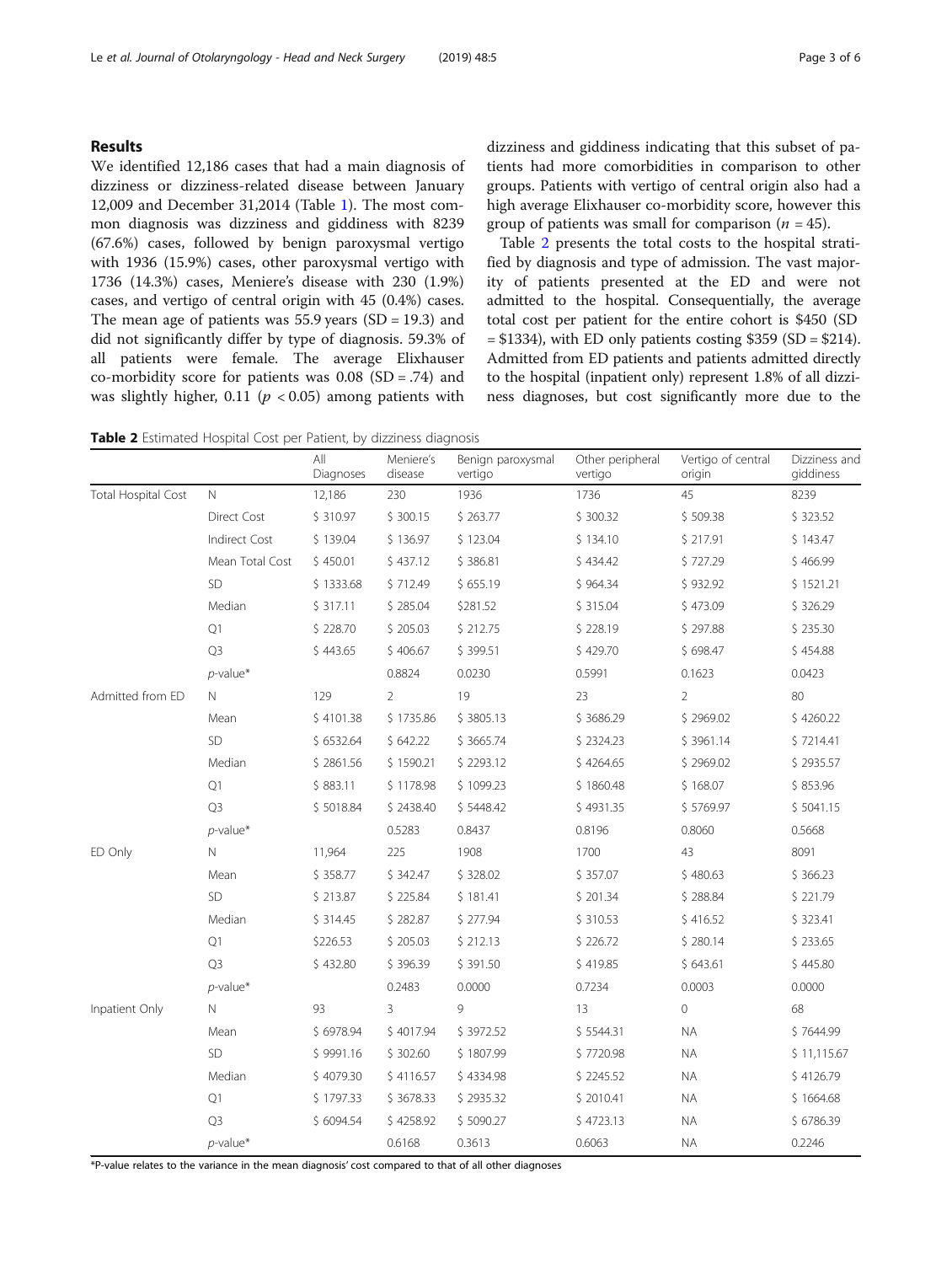costs associated with inpatients (i.e. index admission, overnight stay, prolonged care). Patients admitted directly to hospital included those directly admitted to a service without any presentation to ED.

The absolute number of diagnoses has steadily increased between the 2009 and 2014, with 1647 patients diagnosed in the first year, compared to 2342 patients diagnosed in the final year (Table 3). This rising trend of dizziness diagnosis appears to be uniform across all five types of diagnosis except for vertigo of central origin, however there are too few patients in that category to conclude a difference in diagnosis trend.

The total estimated cost burden of dizziness in Ontario is \$31,202,000 (95% CI \$29,559,000 – 32,844,000)., of which \$24,013,000 (95% CI \$22,323,000 - \$25,703,000) is attributed to a dizziness and giddiness diagnosis.

## **Discussion**

Dizziness poses a significant financial burden to the Canadian health care system. Healthcare costs are on the rise in Canada, more than doubling over the last 15 years to 242 billion dollars annually in 2017 [\[7,](#page-5-0) [8](#page-5-0)]. Given this current trend, it is important to identify specific disease-related costs and cost-efficient approaches to healthcare delivery.

This is the first study to determine costs associated dizziness in the ED and inpatient units at a Canadian tertiary care center, as well as extrapolating these costs on a provincial basis. In reviewing the literature, it appears that there is a paucity of disease-specific costs, including dizziness, in relation to overall Canadian health care expenditure.

The average hospital cost of dizziness per patient encounter is  $$450$  (SD = \$1333.68), the vast majority of these cases (98%) being ED only visits, costing \$358 per encounter (SD = \$213.87). Cases that require hospital admission, however, cost approximately \$7000. Although these costs are less than those associated with conditions such as stroke, atrial fibrillation, heart failure, and fractures, they still represent a significant amount of healthcare utilization and total cost burden [[9](#page-5-0), [10](#page-5-0)].

Our cost estimates were lower than those reported in the published literature. Tehrani et al. reported that the average cost per ED dizziness-related visit in the United States to be 1004 U.S dollars with the costs increasing substantially compared to a prior national estimate performed 19 years previously [\[2](#page-5-0)]. The difference is likely related to differences in health care delivery, health financing systems and imaging practices, as neuroimaging accounted for 12% of their overall costs.

Our study shows that the estimated cost burden of ED and inpatient dizziness in Ontario is \$31,202,000. It is important to note that this likely is an underestimate as our costs are based on hospital-level costs only as well as the fact that the cases included were only those with dizziness as the most responsible diagnosis. The cost of caring for dizzy patients in the community and outpatient basis are not easily measured, and most likely surpass the ED and inpatient estimate by many-fold. Physician fees are also not included in the data, which would account for further underestimation of total cost. However ultimately the burden to the health care infrastructure is best reflected in the hospital-level costing. Our center represents one of the largest tertiary care centers in the country with a catchment area of over 1.3 million people, over 1200 hospital beds and approximately 175,000 emergency visits per year.

There is significant variability in reported number of dizziness diagnoses between provinces most likely indicating that the quality of data collection is non-uniform across provinces (Table [4](#page-4-0)). A more uniform, comprehensive reporting system is not currently available. There was an increased number of diagnoses reported at The Ottawa Hospital over a five-year period, even after adjusting for population growth over the same period. There is not a clear clinical rationale for why dizziness incidence would be increasing in the population over a relatively short period of time, suggesting that dizziness has been historically under-reported. Since there has yet to be an observed plateau in cases, it is possible that our cost calculation is an underestimate of the number of true dizziness cases.

ICD-10 data is widely used for research purposes, providing large samples of patients over extended periods of time. However, there have been numerous studies which have shown that ICD coding errors can lead to inaccurate results. For example, Seidel et al. revealed some weaknesses in the ability of the ICD-10 criteria to

Table 3 Dizziness Diagnoses, by type, 2009-2014

| Year      |      |    | All Diagnoses Meniere's disease Benign paroxysmal vertigo Other peripheral vertigo Vertigo of central origin Dizziness and giddiness |     |   |      |
|-----------|------|----|--------------------------------------------------------------------------------------------------------------------------------------|-----|---|------|
| 2009      | 1647 | 31 | 298                                                                                                                                  | 230 |   | 1077 |
| 2010      | 1890 | 62 | 303                                                                                                                                  | 269 |   | 1244 |
| 2011      | 1959 | 45 | 310                                                                                                                                  | 298 |   | 1301 |
| 2012 2137 |      | 31 | 319                                                                                                                                  | 308 |   | 1476 |
| 2013 2211 |      | 35 | 319                                                                                                                                  | 320 | Q | 1528 |
| 2014 2342 |      | 26 | 387                                                                                                                                  | 311 |   | 1239 |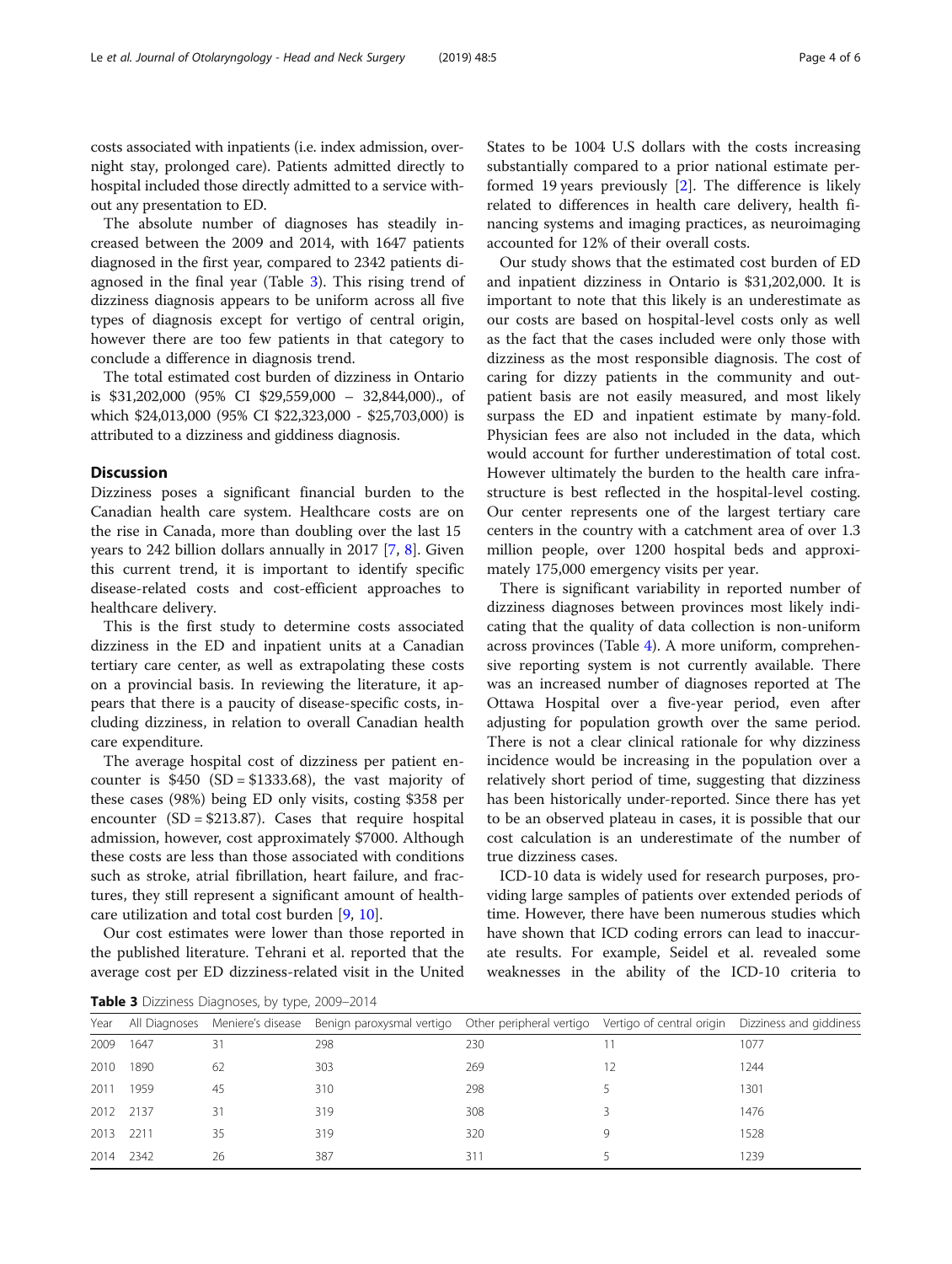| $2015 - 16$               | All<br>Diagnoses | Meniere's<br>disease | Benign paroxysmal<br>vertigo | Other peripheral<br>vertigo | Vertigo of central<br>origin | Dizziness and<br>giddiness |
|---------------------------|------------------|----------------------|------------------------------|-----------------------------|------------------------------|----------------------------|
| Canada-wide               | 94,429           | 1102                 | 16,230                       | 6756                        | 180                          | 70,162                     |
| Ontario                   | 69,336           | 763                  | 12,104                       | 4929                        | 120                          | 51,420                     |
| British Columbia          | 1304             | 25                   | 239                          | 119                         | 3                            | 918                        |
| Alberta                   | 18,350           | 168                  | 2937                         | 1476                        | 45                           | 13,724                     |
| Saskatchewan              | 2796             | 78                   | 482                          | 131                         | 5                            | 2100                       |
| Manitoba                  | 255              | 11                   | 54                           | 8                           | 0                            | 182                        |
| New Brunswick             | 232              | 6                    | 42                           | 14                          | 3                            | 167                        |
| Nova Scotia               | 1354             | 19                   | 244                          | 45                          | 3                            | 1043                       |
| Newfoundland and Labrador | 147              | 22                   | 25                           | 5                           | 0                            | 95                         |
| Prince Edward Island      | 319              | 5                    | 44                           | 9                           | 3                            | 259                        |
| Northwest Territories     | 12               | $\mathbf{0}$         | 3                            | 3                           | $\Omega$                     | $\overline{7}$             |
| Yukon Territory           | 296              | 3                    | 54                           | 16                          |                              | 225                        |
| Nunavut Territory         | $\mathbf{0}$     | $\mathbf{0}$         | $\Omega$                     | $\Omega$                    | 0                            | $\mathbf 0$                |
| Unspecified Province      | 30               | 3                    | 3                            | 3                           | $\Omega$                     | 22                         |

<span id="page-4-0"></span>Table 4 Canada-Wide Dizziness Diagnoses, by type, 2015-16

classify the underlying etiology of dizziness [[11](#page-5-0)]. They found that many of the ICD-10 codes were unspecific and many specific vertiginous disorders such as vestibular migraine and superior semicircular canal dehiscence were missing. As well, they found some categories to be redundant and not distinguishable such as "other peripheral vertigo" and "other disorders of vestibular function." The poor diagnostic accuracy of these codes could potentially lead to misclassification of some patients and therefore imprecise prevalence and cost estimates. Some emerging classification refinements to the upcoming ICD-11 system may help to resolve this issue, however this is an inherent limitation of our study. At present, there does not appear to be any other way that diagnostic information for dizziness can be easily collected or collated. Given that dizziness is not limited to a specific disease, we did a comprehensive search and included the most relevant diagnostic codes.

A limitation of the Ontario-wide extrapolation of costs is that the cost per event is based on a single tertiary hospital, which is very likely to be different across other types of hospitals. We felt that the size of our center would provide a reasonable reflection of other hospitals across the province to allow for extrapolation.

Determining overall costs associated with dizziness, is the first step in the process of determining where costs could be saved without compromising patient care. Examination of the costs associated with dizziness will allow one to further determine potential areas for cost savings and may aid local, provincial and federal policy-makers in allocation of health care spending. Future research should quantify the financial impact of

dizziness on the Canada's health care system associated with dizziness.

### Conclusion

This is the first study that estimated costs of tertiary care center emergency department ambulatory and inpatient care of dizziness in Ontario, which was calculated to be approximately 31 million dollars per year. Although this represents an underestimate, it is the first step in identifying potential areas for cost savings to aid local, provincial and federal policy-makers in allocation of health care spending. This could also serve as a model for other centers to explore their own dizziness data. The next step in further analyses would involve breaking down and evaluating the specific costs of dizziness to determine where cost savings would be feasible.

#### Acknowledgements

Not applicable.

## Funding

None.

#### Availability of data and materials

The datasets used and/or analyzed during the current study are available from the corresponding author on reasonable request.

#### Authors' contributions

AL helped to develop research question, analyzed data and prepared manuscript. DT helped to develop research question, analyzed data and revised manuscript. DL helped to develop research question and analyze data. SVK collected and analyzed data. DH helped to develop research question and collect data. KT helped to develop research question and analyzed data. All authors read and approved the final manuscript.

#### Ethics approval and consent to participate

This study was approved by The Ottawa Health Science Network Research Ethics Board (REB 20160709-01H).